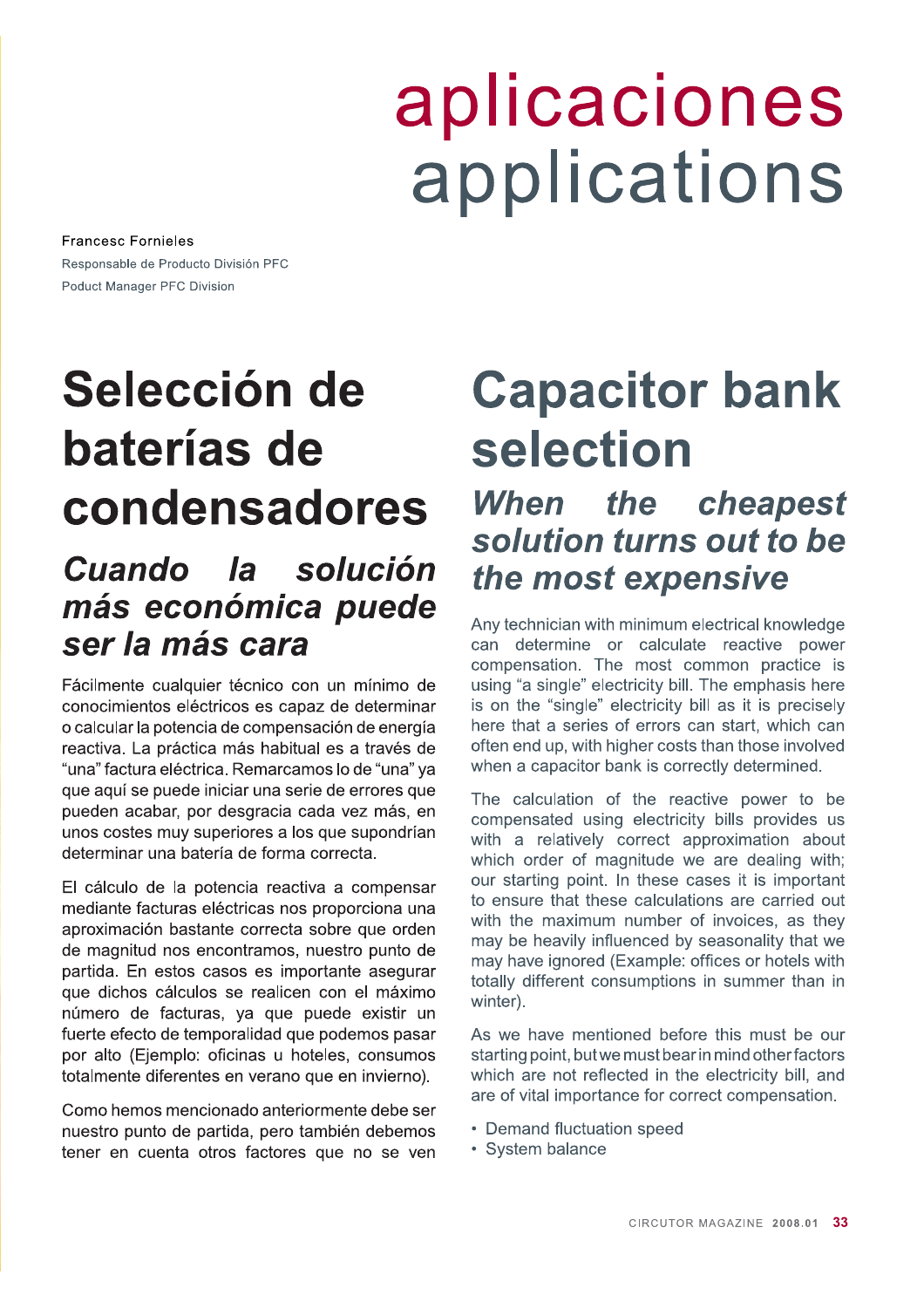!"#\$%&'&("&)"\*+,"&(-\*+.\*"/&0&1,&%\$'&#&2.+"(& reflejados en la factura eléctrica, y que son de vital<br>importancia para una correcta compensación:<br>• Rapidez de fluctuación de la demanda

- 
- Equilibrado del sistema
- Niveles de distorsión armónica

Nos centraremos en este último, va que cada vez es más común encontrar redes con distorsión armónica.

Cuando realizamos una compensación de potencia reactiva inductiva, es lógica la incorporación de una batería de condensadores en paralelo • Equilibrado del sistema<br>• Niveles de distorsión armónica<br>Nos centraremos en este último, ya que cada vez<br>es más común encontrar redes con distorsión<br>armónica.<br>Cuando realizamos una compensación de potencia<br>reactiva induc la potencia aparente demandada (kVA) a una potencia activa (kW) que realmente se emplea para realizar un trabaio útil. Este concepto tan simple lo podemos resumir como un circuito paralelo entre una inductancia ( $L -$ Transformador y Red) y una capacidad (C - Batería de condensadores).

• Harmonic distortion levels

If we focus on the latter, as it is becoming more 4Pplications<br>4Pplications<br>4Pplications<br>4Pplications<br>4Pplications<br>4Pplications<br>4Pplications<br>4Pplications<br>and more common to find networks with harmonic distortion.

When we carry out inductive reactive power compensation, the incorporation of a parallel capacitor bank is logical to attenuate this demand in order to bring the demanded apparent power  $(kVA)$  nearer to the active power  $(kW)$  which is really used to carry out the purpose it is designed for. This simple concept can be summarized as a parallel circuit with inductance  $(L - T_{\text{transformer}})$ and Grid) and capacity (C- Capacitor bank).

If we observe the frequency response of the system we see that for a frequency  $f_{\scriptscriptstyle R}$  the impedance of the system is much areater than its normal behaviour.



Si pudiéramos observar la respuesta a la frecuencia de dicho sistema veríamos que a una frecuencia  $f_{_R}$  la impedancia del sistema es mucho mavor que el de su comportamiento normal.

Como hemos dicho anteriormente, en las instalaciones de hov en día, existen cada vez más cargas cuva demanda no es lineal, provocando una mavor distorsión en corriente armónica en la instalación, y a su vez también en tensión. Type of loads<br>
aciones de hoy en día, existen cada vez más<br>
is cuya demanda no es lineal, provocando<br>
mayor distorsión en corriente armónica en la<br>
ación. v a su vez también en tensión.<br>
ación. v a su vez también en tensió

As has been previously stated today's installations contain loads with demands which are not linear thus provoking greater distortion in harmonic  $current$  in the installation, and at the same time in the voltage.

- 1. Rectifier 2. Welding machine
	-
- 3. Variable speed drives 4. UPS
- 5. Discharge lamp 6. Personal
- 6. Personal computers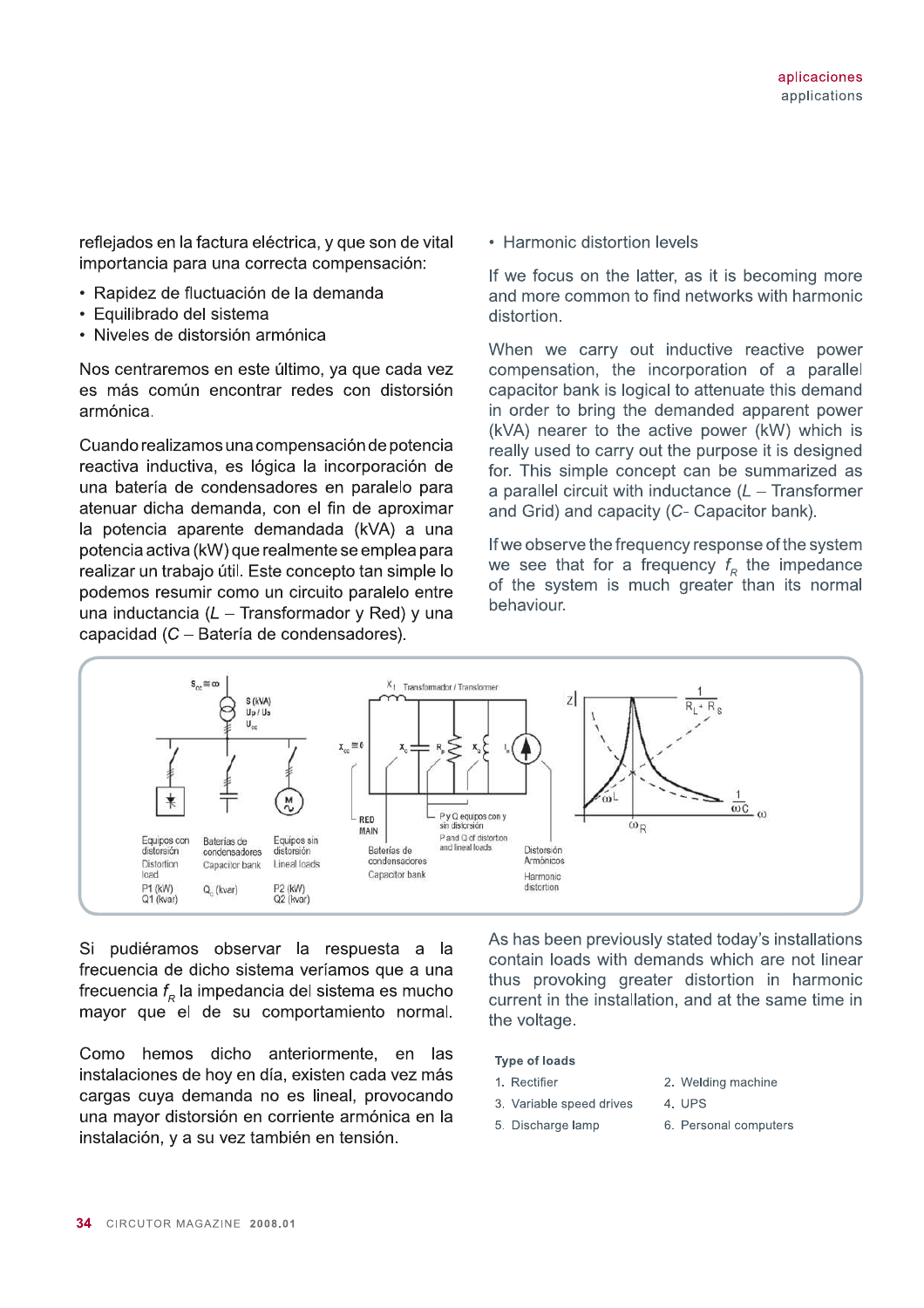#### **Tipos de cargas**

1. Rectificador

3. Variador de velocidad

2. Soldadura por arco 4. SAI

5. Lámparas de descarga 6. ordenadores

La existencia de corrientes cuya frecuencia es superior a la fundamental a 50 ó 60 Hz, hace que se puedan cumplir las condiciones de resonancia anteriormente descritas. **Esto** comportará básicamente en:

· Amplificación de la distorsión en tensión para toda la instalación (puede afectar a equipos y elementos eléctricos sensibles)

· Mayor absorción de corriente por parte de los condensadores, con su consecuente sobrecalentamiento, reducción de su capacidad y vida útil, y en algunos casos la destrucción del condensador.

### Dichos todos estos argumentos y efectos, los vamos ilustrar en un EJEMPLO REAL:

Instalación ubicada en España, cuya actividad se enmarca en el sector de la metalurgia (tratamiento de piezas metálicas). En esta instalación consta de un transformador de 1000 kVA, diferentes subcuadros con máquinas rotativas (tornos, cintas transportadoras, elevadores, etc.) y de servicio (oficinas, almacén de expediciones, vestuarios, etc).

El técnico de mantenimiento encargado de esta empresa, comprobando que el nivel de recargo por consumo de energía reactiva era importante, calculó a partir de "una" única factura eléctrica cuál era la potencia de la batería a instalar sin tener en cuenta cualquier otro factor.

Optó por comprar una batería de condensadores convencional maniobrada por contactores de 150 kvar.

Tras conectar la batería, al cabo de dos semanas. observó que salía humo de la batería con el resultado de dos condensadores inservibles, además de la alarma que causó en el centro de trabajo próximos.

The existence of currents with frequencies higher than the fundamental frequency at 50 or 60 Hz. mean that the resonance conditions previously described are complied with. This would basically cause:

• Amplification of the distortion in voltage for the entire installation (this could affect the equipment and sensitive electrical elements).

• Greater absorption of current by the capacitors, with their consequential overheating, reduction of their capacity and useful life, and in some cases the destruction of the capacitor.

### With all these arguments and effects in mind we are going to illustrate a REAL EXAMPLE:

Installation located in Spain, whose activity is set within the metallurgical sector (treatment of metal pieces). This installation comprises a 1000 kVA transformer, different sub-switchboards with rotary machines (lathes, conveyors belt, elevators, etc.) and services (offices, dispatch warehouse, changing rooms, etc.).

The maintenance technician in charge of this company, having checked that the surcharge level due to reactive energy consumption was significant. calculated, using a single electricity bill, which capacitor bank needed to be installed without taking into consideration any other factors.

He then opted to purchase a conventional capacitor with 150 kvar switchgear.

After connecting the capacitor, a few weeks later, he observed that the capacitor was smoking; the outcome was that two capacitors were now unusable, in addition to the alarms caused in the nearby work centres. The capacitors were replaced after a few weeks, with the same effect being produced a short time later, together with the tripping of some lesser circuit breakers on smaller switchboards such as changing rooms. auxiliary machines and dispatch warehouse. The broken capacitors were replaced again, this time with capacitors strengthened up to 460 V and a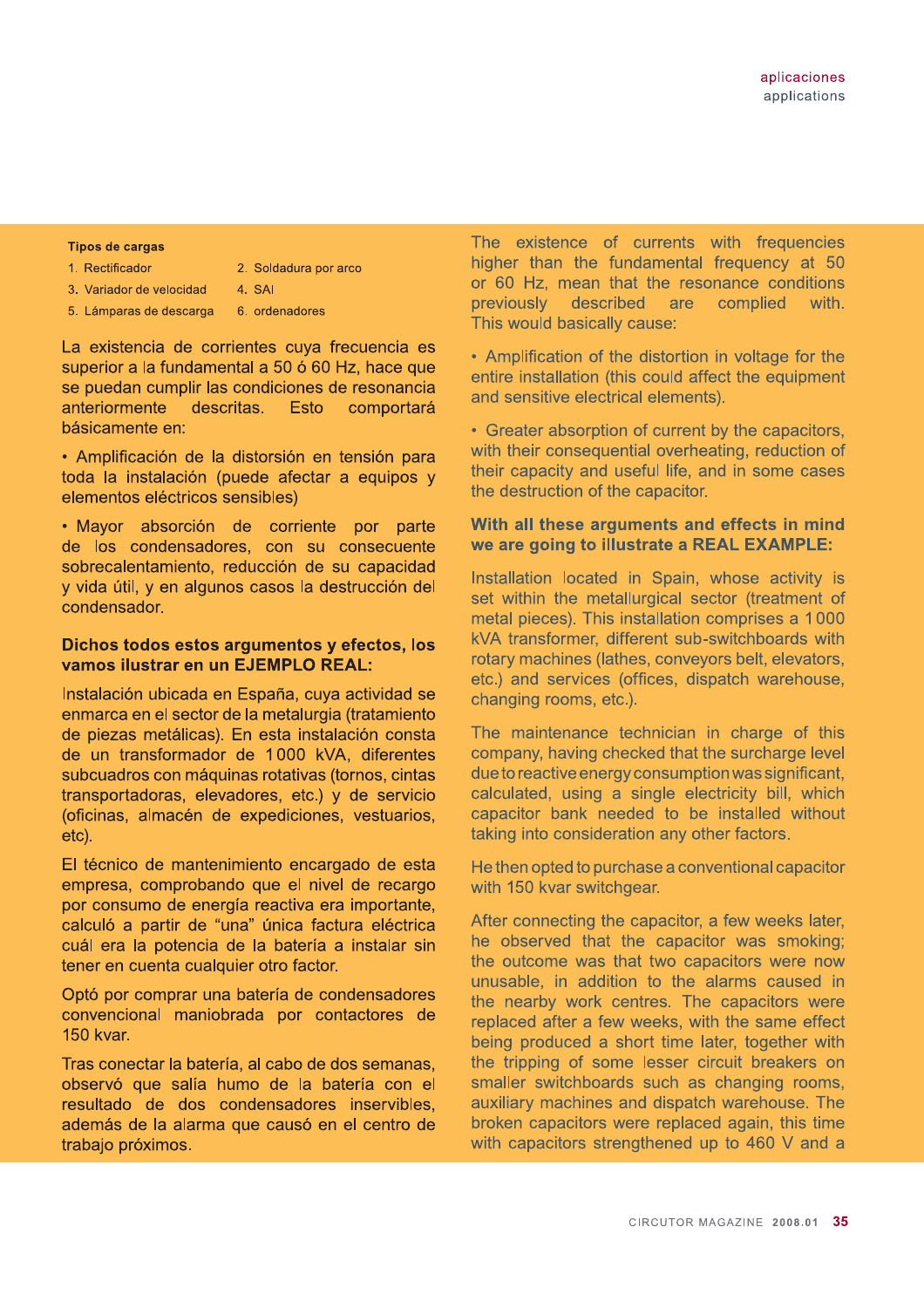Repusieron al cabo de una semana los condensadores, volviéndose a reproducir al poco tiempo el mismo efecto, conjuntamente con disparos de algunas protecciones de subcuadros menores como vestuarios, en maguinarias auxiliares y en almacén de expediciones. Volvieron a reponer los condensadores estropeados, esta vez por condensadores reforzados a 460 V, y volvió al poco tiempo a suceder lo mismo. Finalmente optaron por desconectar la batería de condensadores, suponiendo por tanto volver a pagar un recargo por energía reactiva.

EL. técnico de mantenimiento solicitó de  $|a|$ empresa  $\mathbf{a}$ **CIRCUTOR** como empresa líder en compensación de energía reactiva, para que tratara de averiguar que sucedía con esa batería de condensadores. Se procedió a realizar unas mediciones básicas en cabecera delainstalación. Estas mediciones son simplemente medir sin y con la batería conectada (siempre con la instalación en carga).

Aunque el sistema denotaba un nivel de distorsión en corriente relativamente baio (7-8% de THD(/)% con 400

A), pero en cambio el nivel en tensión no era nada despreciable  $(3,3\%$  de THD $(U)\%$ ). Por experiencia propia empírica, el riego de que un sistema pueda entrar en resonancia es del orden de un 15% de THD(I)% y un 2% de THD(U)% (no hay nada estipulado al respecto).

Se fue entrando manualmente cada uno de los condensadores, y observó como el  $THD(U)\%$ incremento de era sustancial. Este es un indicador evidente de que se está produciendo una resonancia paralelo. Con toda la batería conectada se alcanzaron valores del 80% de THD(I)% a plena carga en fábrica, y de un 23% de THD(U)% (ver gráfica 1). short time later the same thing happened again. Finally they opted to disconnect the capacitor bank, meaning a return to paying the reactive energy surcharge.

The maintenance technician from the company asked CIRCUTOR, leading company in reactive energy compensation, to attempt to find out what had happened with this capacitor battery. Basic measurements were then carried out at the head of the installation. These measurements consist simply of measuring with and without the battery connected (always with the installation on full load).



Gráfica 1. Esquema de THD (U)% y THD(I)% indicando con y sin batería conectada Graphic 1.  $THD(U)$ % and  $THD(I)$ % schematics indicating the capacitor bank connected and disconnected

> Although the system denoted relatively low level current distortion (7-8% THD(I)% with 400 A), on the other hand the voltage level did not go unnoticed ( $3.3\%$  THD(U)%). Based on empirical experience, the risk of the system entering into resonance is around 15% of the THD(I)% and 2% of THD( $U$ )% (there is nothing stipulated to this effect).

> We manually entered each one of the capacitors and we observed how the increase of the  $THD(U)\%$ was substantial. This is an evident indicator that parallel resonance is being produced. With the capacitor bank connected, values of 80% of the THD(I)% were reached at full load in the factory